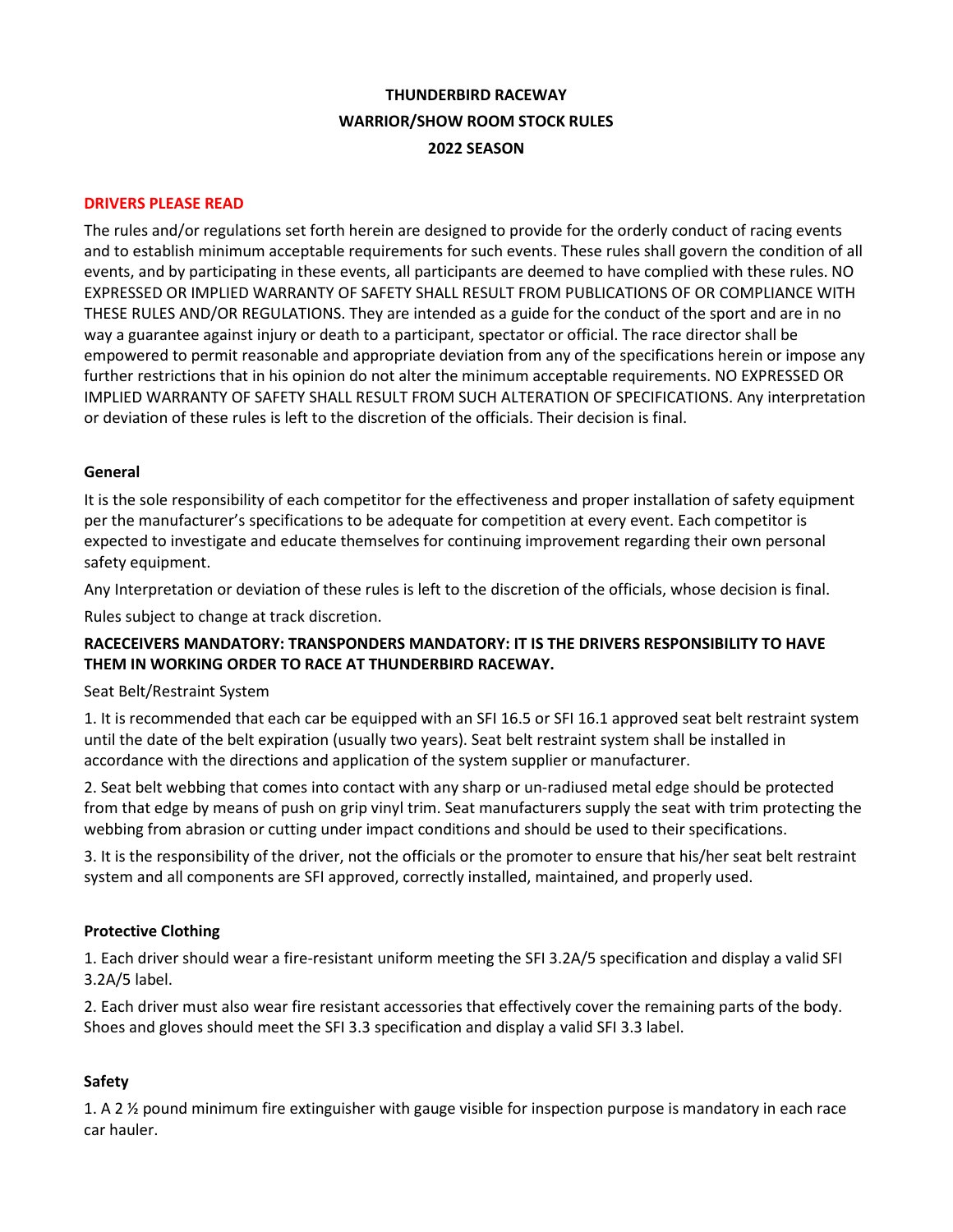2. Driver must wear approved SA 2000 or newer racing helmet, SFI fire suit, unaltered neck restraint and Nomex gloves

3. Driver's head with helmet on must NOT rise above the roll bars.

4. All cars must have an aluminum racing seat and be fastened to the roll cage.

5. Cable or tie strap must hook gas cap to the fuel cell.

6. Added weight must be painted white clearly labeled with car number. (2) 1/2" bolts bolted through the frame or tubing or ballast clamps (2).

7. Window net MANDATORY!

8. No sharp or protruding edges in or around the driver compartment, which would impede the driver's rapid exit from the car.

9. An electric engine shut off switch is required. The switch must be labeled and within the reach of the driver.

10. Flame retardant seat, roll bar, knee and steering pads or padding are recommended

# ROLL CAGE –**MUST BE SECURELY WELDED TO CHASSIS.** Four-point cage REQUIRED. Minimum

1.5" O.D. Tubing minimum wall thickness (.095). Loop behind driver. Two horizontal bars minimum on passenger

side. Three driver door bars minimum. 18" x 24" x 1/8" plate in driver's door. 1" x 1" square tube OK for rub

rails. Ends must be angled and capped. Roll cage must be above driver's head.

Optional: One bar from strut tower forward on each side. One cross bar ahead of the radiator. 1 ½ tubing max. Support bars to front strut towers permitted.

Optional: Support bars from the rear roll cage to the rear of the car are permitted.

# **CAR CONSTRUCTION**

1. All added weight must be painted white with car number. (2) 1/2" bolts bolted through the frame and tubing or ballast clamps (2). **No weight may be added forward of the driver's seat.** This means from the back of the seat forward, and over to the center of the car. **NO ADDED BALLAST!** 

2. Fire extinguisher (with gauge) in reach of the driver, mounted for easy removal. Duct tape or zip ties are not approved mounting devices.

3.. Fuel cell. Highly recommended! If original tank is factory located completely in front of the rear axle, it can remain in its position. Stock tanks must be removed if behind rear axle extra straps on a stock tank are recommended. If you are using the original tank with electric pump in the tank, it must have a clearly marked shut - off in reach of the driver. External fuel pump with fuel cell OK.

4. Skid plate under the gas tank is MANDATORY!

5. Stock firewall between engine and driver and fuel tank. Just covering the tank is not allowed.

6. Protective screen or windshield with three bars.

7. Mandatory: Racing seat belts. 3" five-point harness with crotch strap. Must be securely fastened to cage. Belts should not be over three years old.

## **Cars (stock unaltered drivetrain and suspension)**

1. Any front wheel drive 4-cylinder vehicle as supplied by an American manufacturer or foreign vehicle as sold in the USA. No sports cars. No vans or pickups. No turbos or rotary engines-

2. All glass, headlamps, tail lamps and side lights must be removed. All interior carpets, headliners and extra seats must be removed. Steering column may be moved to side. Racing shaft and steering wheel is OK.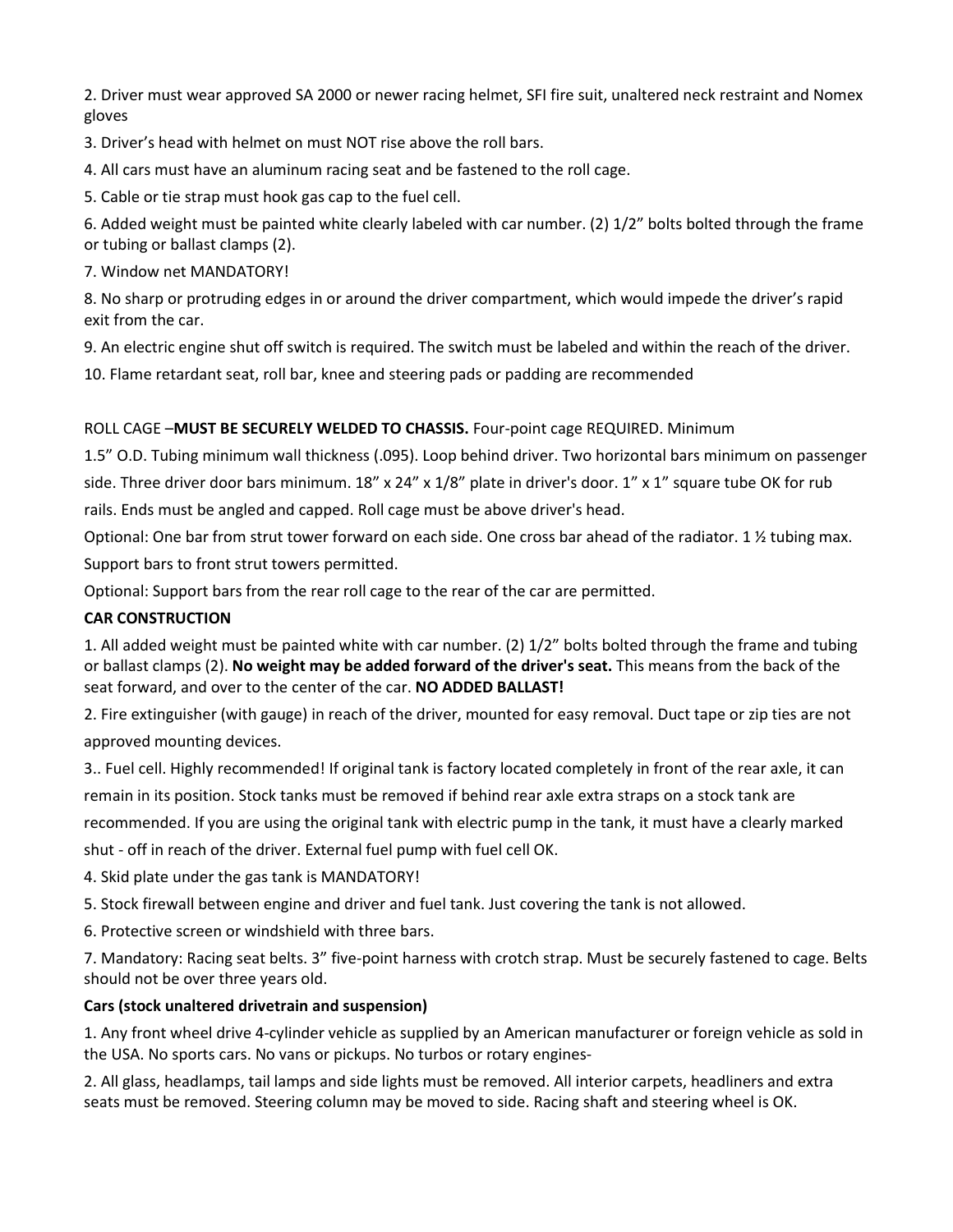3. Grilles may be removed and replaced with sheet metal between the hood and bumper. Gravel shields and radiator supports may be removed.

4. Stock suspension for make year and body style of the car. Springs may be heated. Stock struts only. No overloading shocks or adjustable shocks. Wheelbase must be stock/original dimension (1/2" tolerance to allow for caster variation). **No visible rear steer!** All rubber boots will be removed from struts for ease of inspection. No spring spacers or bump stops.

5. Manufactured bumpers only. A round bar behind rear bumper only. Max 2". No fabricated bumpers. No box, channel or angle iron behind bumpers. Radiator protector bar/loop OK. Wrecker hooks, chains or cable mandatory!

6. Doors and trunk must be welded, wired, chained or banded shut. No double plating, reinforcing, excessive welding or added braces to the frame.

7. D.O.T. approved street tires with 8" maximum tread. No shaving of shoulder to meet the 8" width. Grooving is OK. NO SNOW TIRES.

8. Wheels up to 16" permitted. Race wheels on right side only, mandatory on RF if steel wheel is used, 7"maximum width. Max. 3" offset. No wheel spacers. OEM Aluminum wheels o.k.

9. All interior sheet metal must stay stock. You may only make room for roll bar. Burnable material must be removed.

(carpet, door panels, headliner, etc.).

10. No alterations to frame or frame motor mounts. No removing of floor pan. Front clip must remain stock. If damaged beyond repair, it must be replaced with stock clip.

11. All cars must be painted with numbers on both doors and the roof with the driver's name. Numbers must be a minimum of 16" high with contrasting colors.

12. Suspension must remain stock and unaltered. Period! Camber. 4 degrees maximum on RF only. 2 degrees maximum on the other 3 wheels. Tire pressures: 32 lbs. on the right side and 20 lbs. on the left side.

13. Damage sheet metal must be replaced with stock sheet metal including wheel housing trunk, floors, etc. when removed. All exterior body panels are mandatory and mounted in original position. No handmade panels.

14. All cars must maintain a satisfactory appearance throughout the racing season. Please no crashed junk.

# **15. Minimum weight after race is 2300 LBS. for single cam motors – 2500 LBS. for dual cam motors.**

## **Engines and Transmissions**

Any engine with VTEC/ Cam enhancement technology with NOT be allowed in the Warrior class. Period! \*Note: Common manufacturer variable cam engines include Honda VTEC, Ford Zetec, Toyota VVT-i & VVTL-i, GM Ecotec, and Mitsubishi MIVEC. Cars with these engines are NOT permitted. This is not a complete list and is ultimately the responsibility of the driver to make sure their car does not utilize variable cam engines. If you have a question about the legality of your car please contact the speedway and we will be happy to help you research your car.

1. Maximum of 4 cylinders not to exceed 2500 cc, engine must be available from the manufacturer in the make and model of the car being raced.

2. Stock exhaust or stock Tubular manifold only. Exhaust must exit past driver's seat and must not point down. 95 decibels maximum. No exhaust pipe over 2". Stock muffler or glass pack muffler, No made for racing mufflers.

3. Stock intake. No modifications allowed.

- 4. Advance in distributor may be locked.
- 5. One stock carburetor only. No 4412 carbs.
- 6. All parts must remain stock as supplied by the manufacturer. This includes ECM. Subject to claim by track.